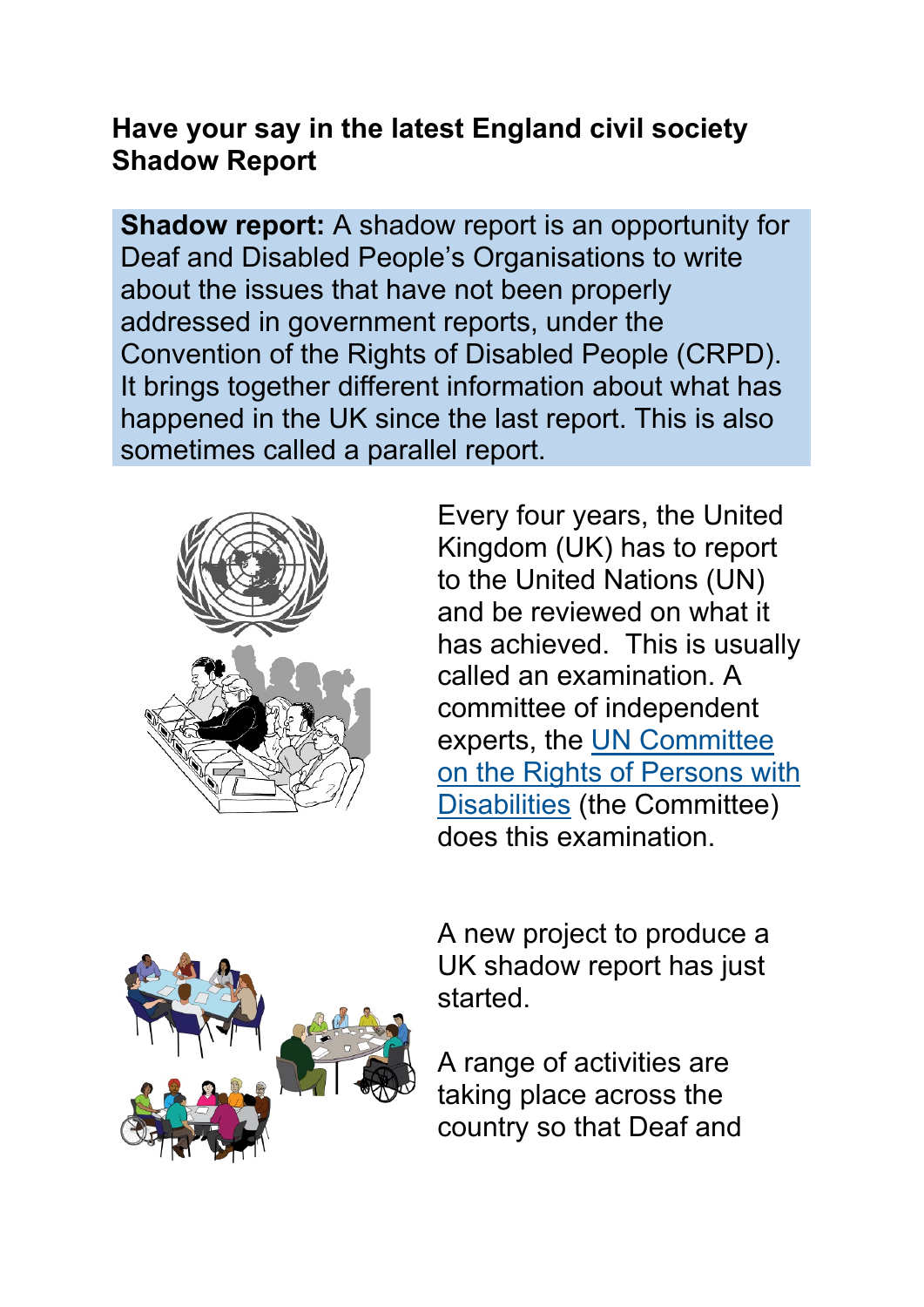

**Inclusion** Supporting London's De **Disabled People's Organisation** 



Disabled people can have their say in the report.

These activities will take place from October 2021 until March 2022.

The work is being led by Inclusion London. They are working closely with other Deaf and Disabled people's Organisations (DDPOs) in other regions. These are:

- Reclaiming Our Futures Alliance
- The Disabled People's Organisation (DPO) Forum
- Disability Rights UK
- Our Voices
- Disabled People Against Cuts (DPAC)



York University's Centre for Applied Human Rights and the London School of Economics will also be represented on the **Steering Group** overseeing the work.

**Steering Group:** The steering group is made up of people who are directing the work. They also make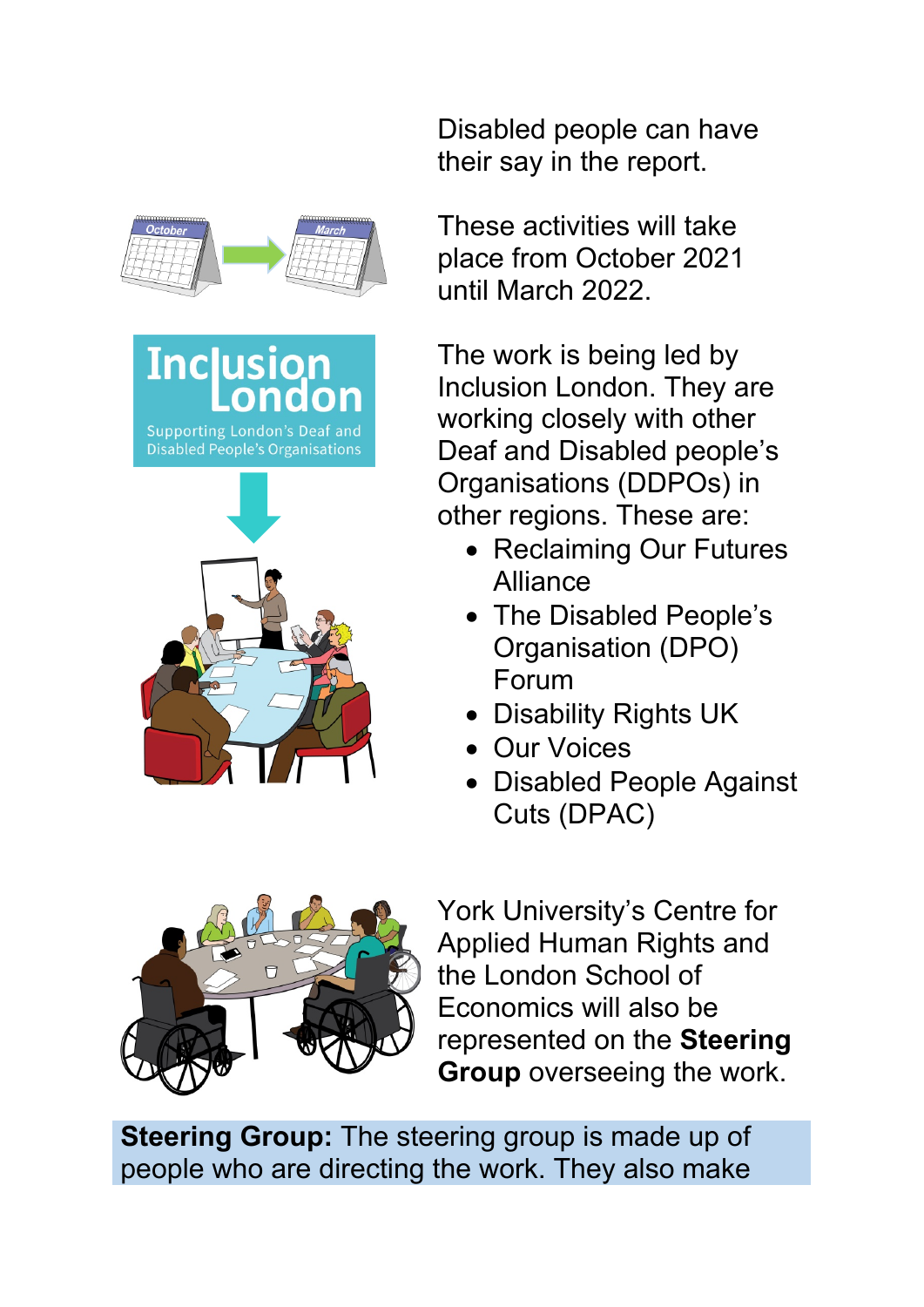## sure that all opinions are heard and decisions that are made are fair.

**Calendar of events:**







Wednesday 20<sup>th</sup> October 2021 Launch event: a call

Wednesday 20<sup>th</sup> October -Monday 22<sup>nd</sup> November 2021

Monday 22<sup>nd</sup> November 2021 Launch of the online

Friday 14<sup>th</sup> January 2022 The first draft of the

Friday 11th February 2022 The final draft of the

for evidence to help shape the shadow report. Events to help people understand the shadow report process and to discuss the main issues that could be included in the report. survey to help find out more about the most important issues. shadow report to be completed. shadow report is shared publicly shared for sign up by DDPOs, allies and individuals.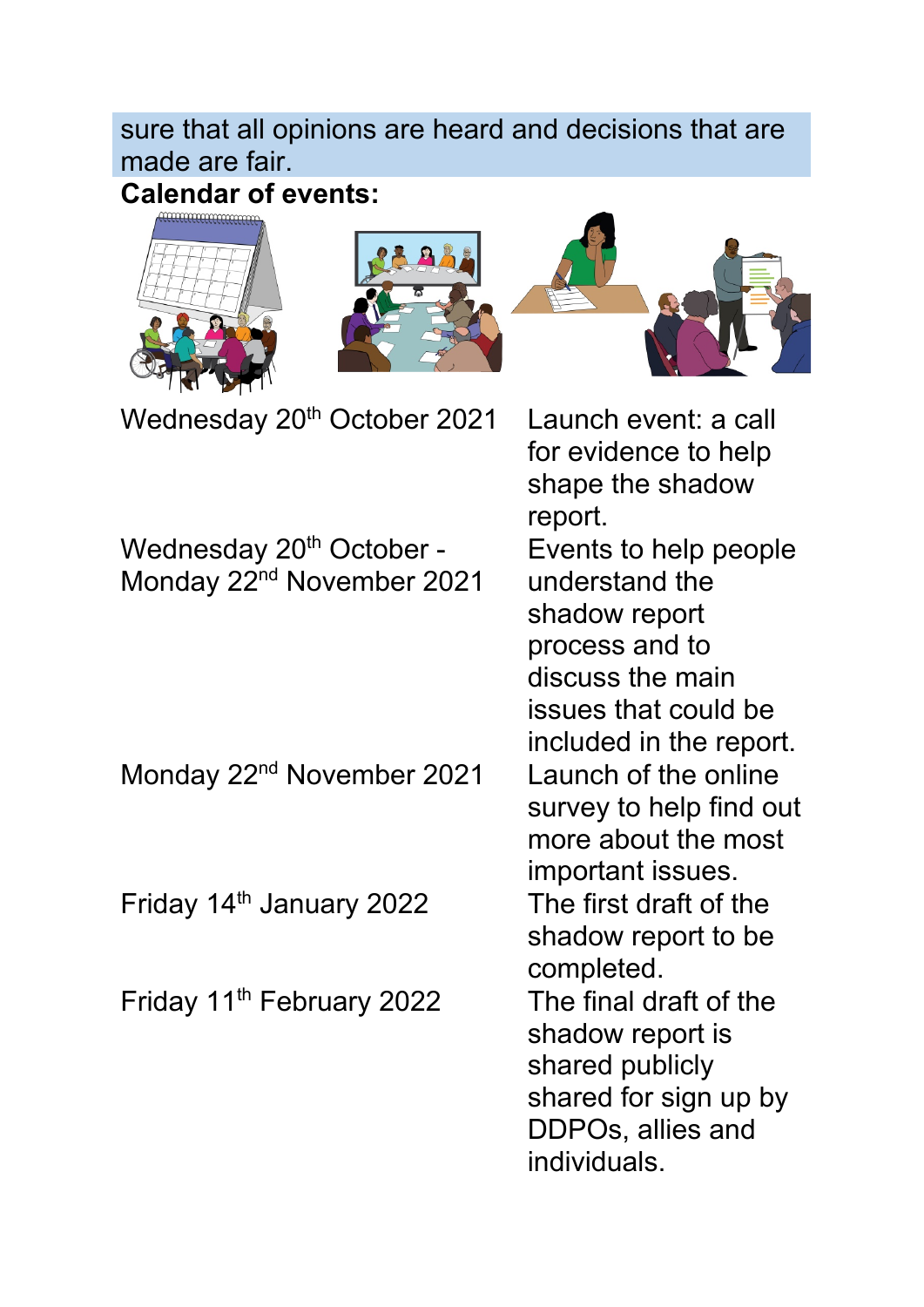March 2022 Formal launch and promotion of the shadow report.

# **How You Can Get Involved**



Stay in touch. Sign up on the Inclusion London website for shadow report alerts [here.](https://www.inclusionlondon.org.uk/newsletter/)



### [Watch and share our launch](https://www.inclusionlondon.org.uk/training-and-support/powerup/view/un-disability-treaty-online-event/)

[event.](https://www.inclusionlondon.org.uk/training-and-support/powerup/view/un-disability-treaty-online-event/) The event will be streamed live across social media platforms including YouTube, Facebook and Twitter.



Sign up to join one of the DDPO events. You can take part in discussions to feed into the shadow report. [Here](https://www.inclusionlondon.org.uk/uncrdp/full-events-list/) is the link for a full list of planned events.

Tell us about the issues you think should be included in the report. There is more information about how to do this [here.](https://www.inclusionlondon.org.uk/uncrdp/call-for-evidence/call-for-evidence-now-open/)

Later in the project we will have an accessible online survey for you to take part in.